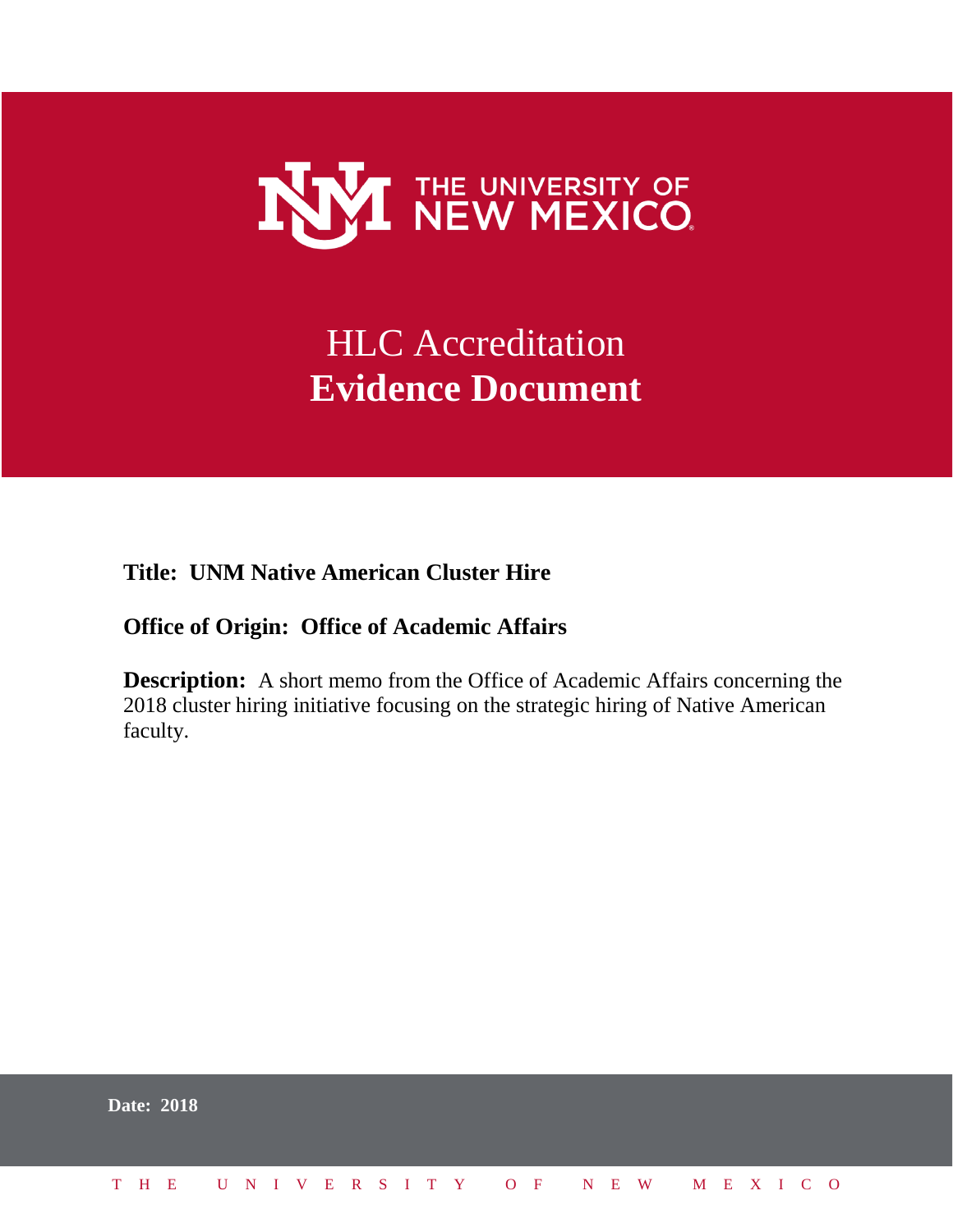

## **UNM Native American Cluster Hire Office of the Provost in collaboration with UNM Deans October 2018**

As a flagship research university built on original Indigenous peoples' lands and hosting a significant Native American student population, the University of New Mexico recognizes the need to diversify its faculty in order to reflect the demographics of our student population and our state. This diversity cluster hire will emphasize Native American faculty and others who will contribute to UNM's profile on this terrain. The cluster hire will advance UNM's longstanding commitment to becoming a destination for our region's Native and Indigenous students and scholars. With recognition that UNM has not always lived up to its potential or promise regarding Native American students and faculty, we move forward to create a more inclusive and welcoming climate for all of our students, staff, and faculty, and to recruit the most talented Native American and Indigenous scholars possible. Therefore, UNM is engaged in an ambitious cluster hiring initiative to recruit into disciplines and departments across the University scholars who can advance the University's teaching and research mission on by on this terrain.

Led by an initiative from the Deans and Academic Affairs, we will solicit proposals for strategic hires that help diversity UNM's schools and colleges. Such hires may be standard competitive hires within this cluster or "target of opportunity" (TOP) hires. The latter must meet the requirements outlined in UNM's TOP guidelines and be approved by the TOP committee. The hires can be in any discipline but should be supported with a rationale that indicates how the hire fits with the strategic growth of the unit and how the unit will support and help retain their new hire. The Office of the Provost and the TOP committee will look to approve a diverse pool of proposals from a range of disciplines and colleges/schools, with some priority to diversifying units currently lacking in that regard.

As part of this cluster hire, faculty recruited by this initiative will be supported with a mentoring and advising infrastructure supported by the Office of the Provost, the Special Assistant to the UNM President for Indian Affairs, and the Native American Faculty Council. They will facilitate discussions that draw on the expertise of more senior Native American and Indigenous scholars at UNM, areas of Native American research across the University, the Division of Equity & Inclusion, UNM ADVANCE, and related resources. We seek to recruit the most talented Native American, Indigenous, and other scholars available—and to support them during careers at UNM, in part by creating a successful cohort from the cluster initiative.